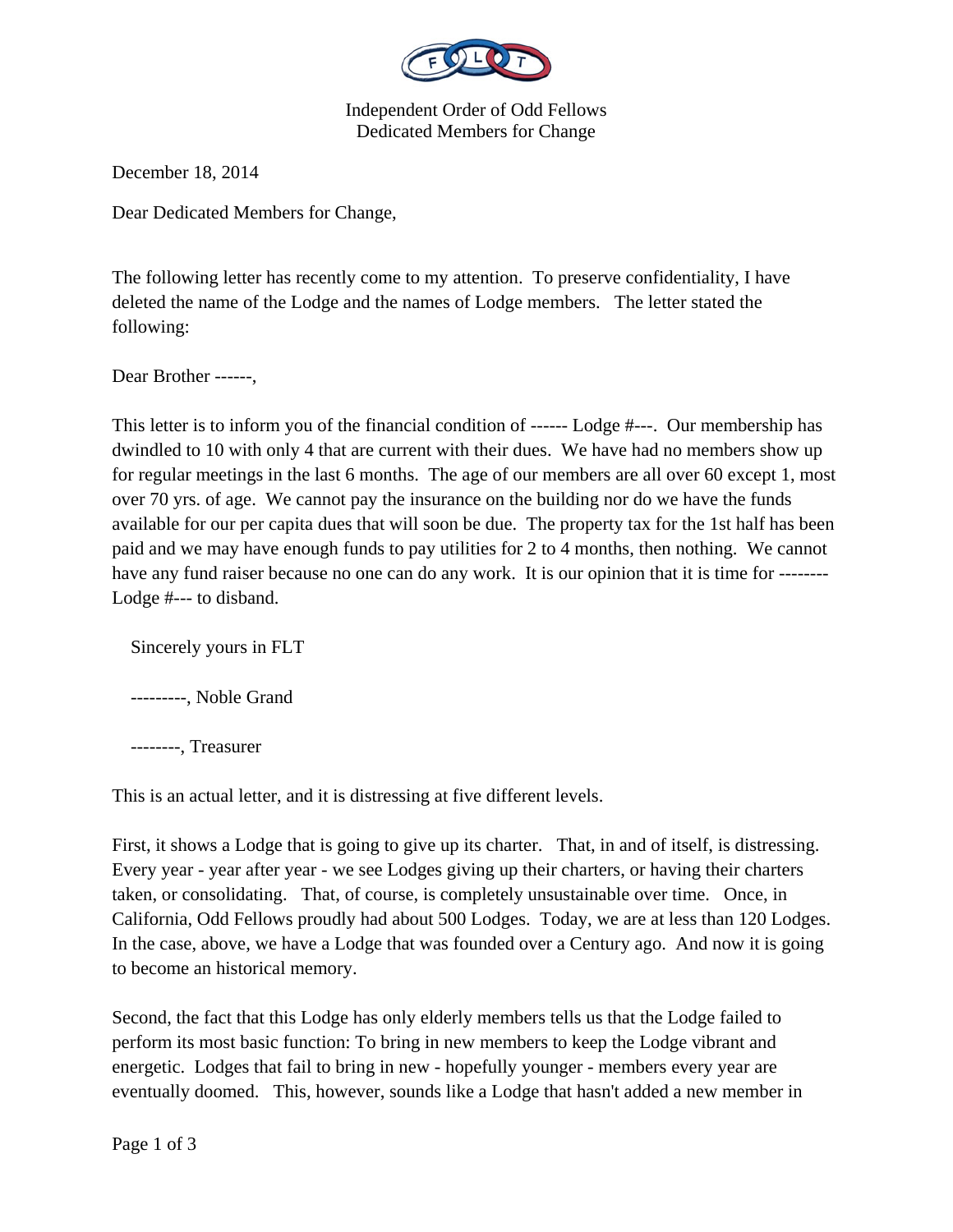

## Independent Order of Odd Fellows Dedicated Members for Change

many years. And if the Lodge added a new member, it is likely that the newcomer was already in his 60's or 70's. It is too late to save a Lodge that has ignored its membership responsibilities for decades. Who wants to join a Lodge of gray-haired men who sit around and don't really do anything?

Third, this should have been attended to at least a decade earlier in time. Shame on the leadership of this Lodge and shame on the leadership of the District Deputy and the Grand Lodge. It is clear that leadership was asleep at the switch over the past decade or two. This Lodge's issues should have been addressed and attended to 20 years ago, or at least 10 years ago. The problems faced by this Lodge are not new - they go back many, many years.

Fourth, this is the sorry condition of many of our Lodges. Sad to say, but there are dozens of Lodges in California and hundreds around the country that are at the brink. In my opinion, when the membership of a Lodge falls below 21, that Lodge is "Condition Yellow" and needs a careful examination. We all know that 20 members on the books really means half that number are active - and when a Lodge has only 10 active members, it is susceptible - that Lodge may not have sufficient officers to impose the necessary checks and balances, and may not even have quorums for meetings. Further, that Lodge may not be bringing in those new members that will sustain it two years, five years and ten years down the line. And when a Lodge membership falls 10 or less, that Lodge is clearly in "Condition Red". Unfortunately, we have a number of Lodges in California and in the USA who show 10 or fewer members on their books. Those Lodges need immediate assistance from the District Deputy and the Grand Lodge if they are to have any hope of survival.

Fifth, over the last few years, as this Lodge above diminished in membership, it ran the risk of financial mistakes, self-dealing and ruin. As membership of this Lodge dropped below 12, we know that actual active membership would have been only half that amount. The level of competence and knowledge in the remaining members would have been seriously eroded. Who would remain competent to be Noble Grand, Treasurer, Secretary, Financial Secretary, Trustee of this Lodge? Without the necessary level of competence, the Lodge would lose its controls and checks and balances. Funds and property of the Lodge would be at risk.

In summary, we must remember that we are a fraternal order. The most basic fundamental responsibility of the leadership and members of a fraternal order is to sustain that order with new members. This is a job for each and every one of us. We can't rely on "the other guy" to bring in new members. A fraternal order naturally loses members every year through death, withdrawal and otherwise; and the Lodge ages year after year. It is incumbent on the Lodge members to bring in new members every year - and to ensure that those new members bring quality,